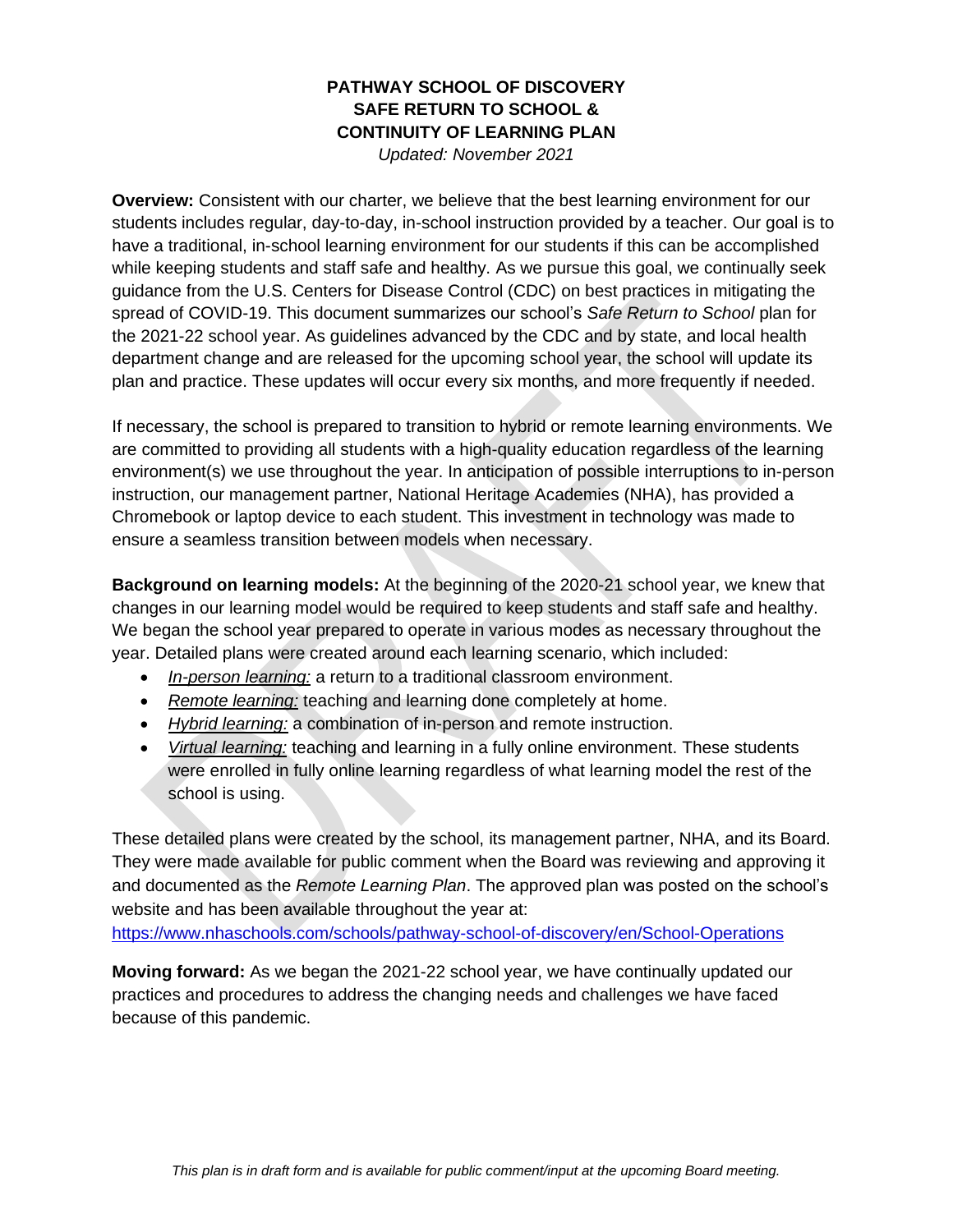**Personal protective equipment:** The school follows CDC, state, and local guidelines for using masks and face coverings. Masks and face coverings can be homemade items or disposable level-one surgical masks. Masks need to be worn by all staff and students throughout the day unless an underlying health condition or sensory issue exempts them. Visitors are not allowed in the building at this time. If students are unable to obtain a mask, additional masks are made available in the school's main office as needed. Staff and students are required to wash cloth facial coverings or dispose of disposable masks daily.

Students are instructed to use masks properly. In situations where a student is refusing to wear a mask properly, we offer education to emphasize the importance of a healthy and safe school community. In the event of continued non-compliance, the school reaches out to the parent/guardian for support.

We will revisit the need to require staff and students to wear masks based on CDC, state, and local health department guidelines.

**Social/physical distancing:** The school uses staggered arrival times and/or multiple entrances/exists to allow for social distancing. Students keep their personal items separate and in individually labeled cubbies, containers, or lockers. Students transition between classrooms at staggered times to allow for social distancing at lockers.

**Hygiene and cleaning:** We have made several significant changes with our janitorial service partner, Aramark, such as increasing manpower, changing management structure, improving training, increasing accountability, and adding monthly performance audits. In addition to baseline janitorial services, Aramark also provides additional cleaning services due to COVID-19. These include:

- All high-touch-point locations light switches, door handles, bathroom faucet handles, and so on – are disinfected and cleaned at least three times a day in accordance with CDC guidance.
- All cleaning materials are EPA-approved for use against COVID-19.
- Aramark provides the school all necessary materials. For example:
	- $\circ$  Aramark is ensuring that each classroom has hand sanitizer, a spray bottle of disinfectant cleaner, paper towels, and instructions on how to properly use the provided materials when additional cleaning/disinfecting is needed in classrooms.
	- $\circ$  Aramark is also ensuring that the school stocks plenty of hand soap to stay ahead of any shortage. Dispensers of soap, hand sanitizer, and disinfectant cleaner are refilled, as necessary.
- All janitorial staff have been trained on cleaning and disinfecting specifically for COVID-19.

We have also updated our Facilities Preparedness and Response Plan (attached as Appendix A). Here are highlights:

- Following CDC guidelines, we have created an action plan to be used if there is a suspected or confirmed case of COVID-19 in the school building. This plan includes disinfection and cleaning tasks based on the timeline of when an individual with a suspected or confirmed case was last in the school building.
- We store cleaning and disinfection products safely and in compliance with standards.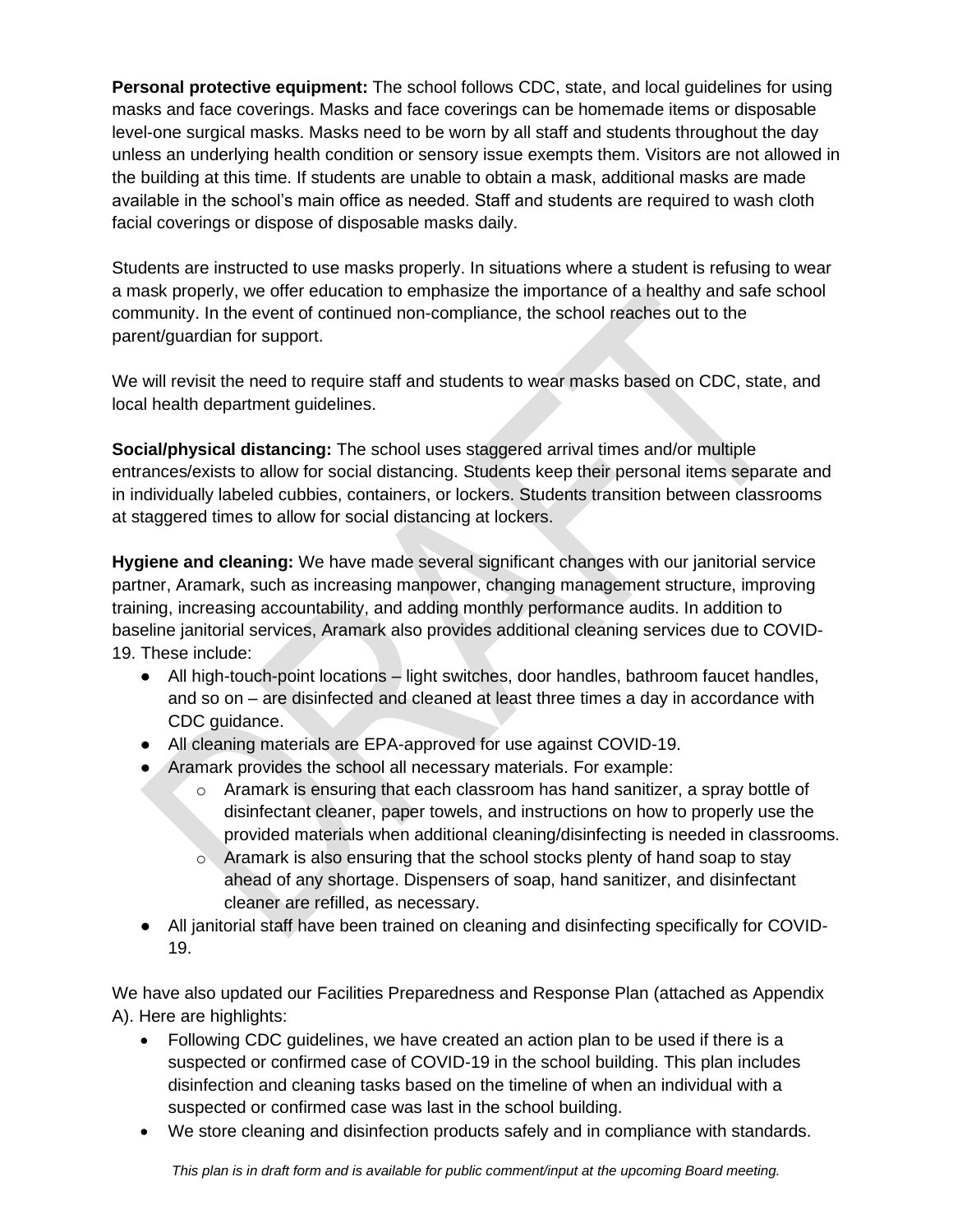In addition to the added efforts of our provider of janitorial services, we are all joining in the effort to promote safe hygiene habits. Hand-sanitizing stations are provided throughout the building, and handwashing posters offer instruction on, and reinforcement of, proper handwashing techniques. Desks are disinfected in between classes and all hands-on classroom materials are disinfected between each student group. Each classroom has materials to disinfect commonly shared items such as computers and curricular tools.

**Monitoring student and staff health:** The school cooperates with the local public health department in screening and testing students and staff where required. If an employee or student shows COVID-19 symptoms or runs a fever of 100.4 or higher, they are sent directly home or to an identified isolation room until they can be safely picked up. When the isolation room is in use, the student and any staff member supervising the student are required to wear masks.

**Confirmed cases:** If there is a confirmed case, the school's Business Partner from NHA's People Services team –

- reports the case to the local department of health if required;
- partners with the principal and NHA's communications team to ensure that proper stakeholders are notified in a timely manner; and
- ensures compliance with all requirements related to employee and student confidentiality and to the Health Insurance Portability and Accountability Act of 1996 (HIPAA).

Staff and students with probable or confirmed cases of COVID-19 can return to school after they have complied with any CDC isolation guidelines and:

- they have received a negative COVID-19 test; and
- 10 days have elapsed since the individual first had symptoms;

When there are suspected or confirmed COVID-19 cases in the building within the last three days, the Facilities Preparedness and Response Plan calls for a move into a Level 3 Response Procedure (see Appendix A).

**Vaccinations:** NHA has provided us up-to-date information and resources on vaccination in our state and county.

**Continuity of Learning for Special Populations:** Students with IEPs or 504s access the same learning opportunities offered to general education students. These learning activities and supports address student needs identified in IEPs and/or 504 plans to the extent appropriate. To accomplish this goal, special education providers collaborate with general education teachers to ensure provision of accommodations and modifications (when appropriate) that allow students to access learning opportunities. Individualized accommodations are documented and shared with classroom teachers for each student. Teachers of students who are English Learners (ELs) work with classroom teachers to provide necessary scaffolds to schoolwork to ensure that EL students have access to the core content.

The school complies with the regulations imposed by the state and by the Individuals with Disabilities Education Act (IDEA), which strives to ensure that all children with disabilities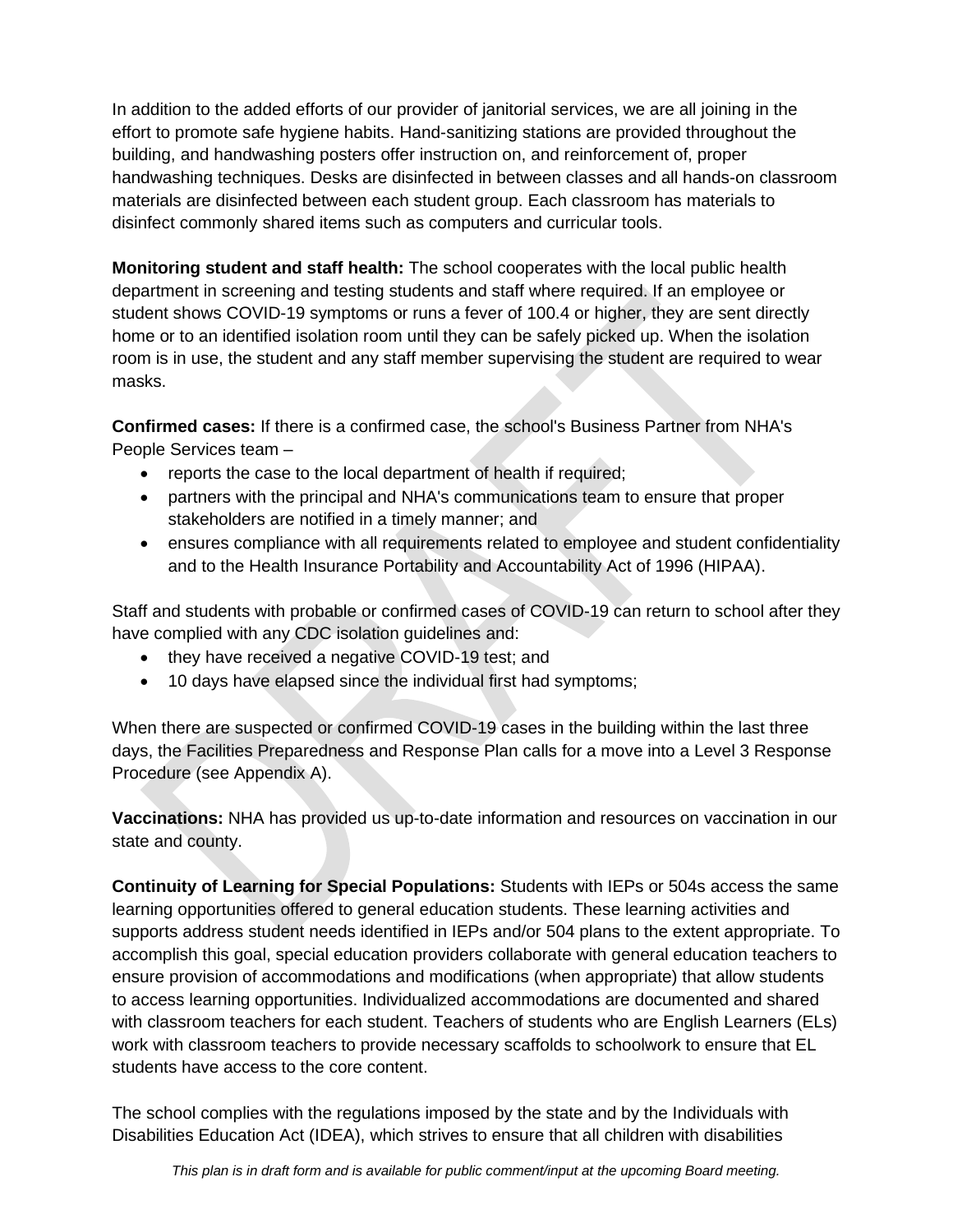receive an Individual Educational Program (IEP) designed to address their unique needs. All required components of the IEP are addressed, including a description of the student's present level of academic achievement and functional performance. These descriptions cover disabilityrelated needs, goals and objectives, supplemental aides and services, program services, ancillary services, and extended school year.

All students with disabilities are considered general education students first. Each IEP is designed to ensure that eligible students receive a free appropriate public education (FAPE) and specialized instruction delivered by highly qualified special education staff within the least restrictive environment (LRE). Before school opens, we review registration forms to identify students with current IEPs from any schools they have previously attended. We inform parents of their rights, procedures, and responsibilities under special education law. Decisions about an IEP are made by the school's IEP Team. Required participants on this team include general and special education providers and administrators. Parents are also encouraged to join the IEP Team.

As much as appropriate, children who are disabled are educated with children who are nondisabled. Special classes, separate schooling, or other removal of children with disabilities from the regular educational environment occurs only if the nature or severity of the disability is such that satisfactory education in regular classes with supplemental aids and services cannot be achieved.

To meet LRE requirements, the school ensures that a continuum of placement options is available to students with disabilities, including:

- services provided within the general education classroom;
- pull-out services;
- special classes:
- home instruction;
- instruction in hospitals and institutions; and
- in special circumstances, access to programs and services in settings outside the school.

The Individualized Education Program Team (IEPT) makes decisions about student placement.

**Continuity of food services:** We meet all guidance and procedures set forth by the CDC and by state and local health departments related to food service models and operations for students. Meals are served in a unitized manner during the school year to avoid contamination. We provide staff additional PPE, including gloves, masks, cleaning chemicals, and hand sanitizer. Sneeze guards have been added to all food distribution carts. Cutlery, seasonings, and sauces are placed directly on individual trays.

In the event of a COVID-19 outbreak, we work with school nutrition agencies and local health departments to ensure that we comply with all requirements. We continue serving food when schools are closed when that is allowed and can be done safely. We continue to provide meal service to the extent applicable. We notify parents when food is available via the SchoolMessenger system (which can send emails and texts to each family), school newsletters and updates, and our website as appropriate.